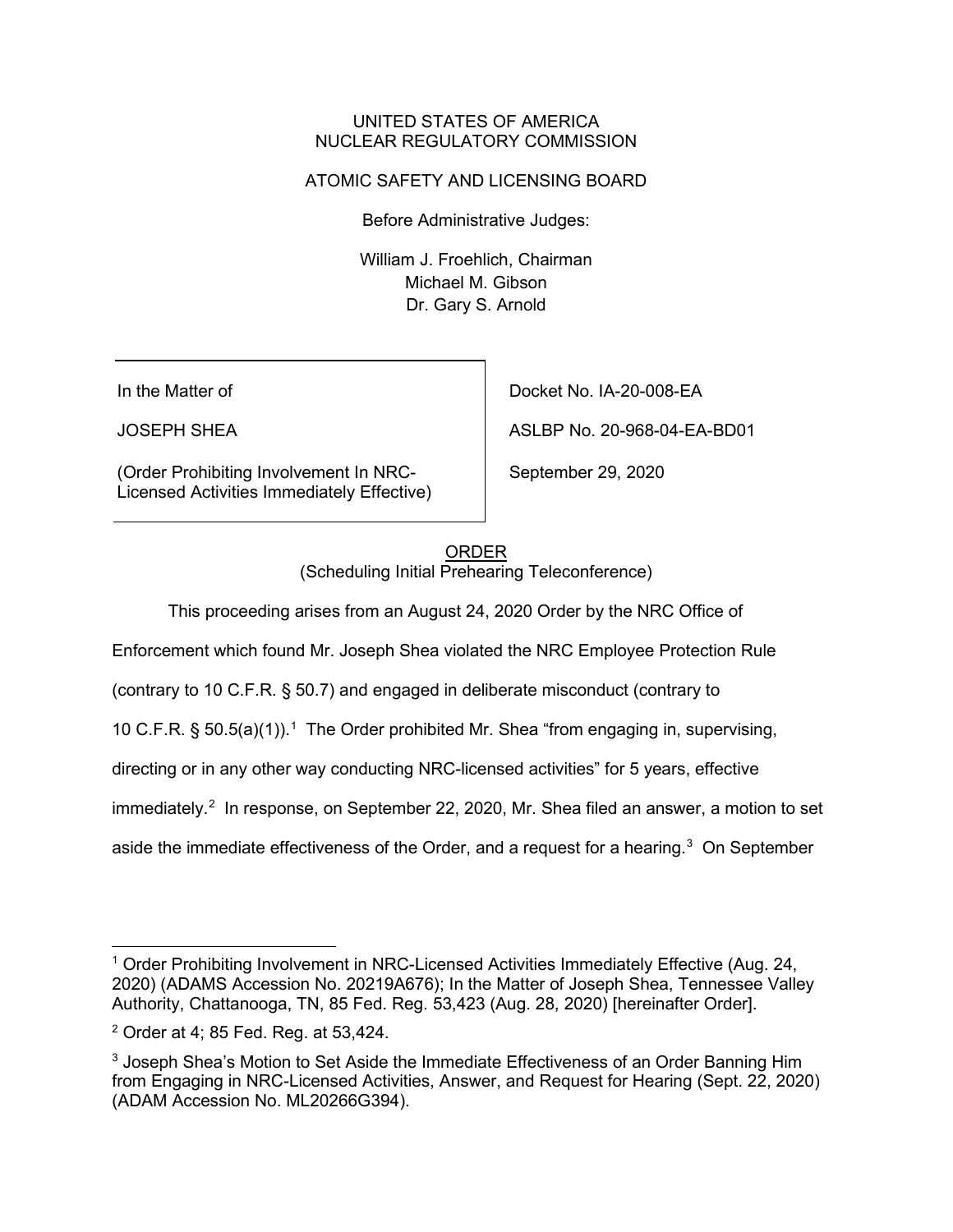2[4](#page-1-0), 2020, this Board was established to preside over this matter. $^4\,$  And, on September 28, the NRC Staff filed a Response to Mr. Shea's Answer.<sup>[5](#page-1-1)</sup>

Because Mr. Shea's Answer demands a hearing with respect to the NRC Staff's immediately effective order, the hearing must be conducted expeditiously, giving due consideration to the rights of the parties. $6$  The Board will, therefore, convene an initial prehearing conference, on Wednesday, September 30 at 11:00 AM ET, to develop a scheduling order to facilitate the fair and efficient resolution of the proceeding.

The parties should be prepared to address the following subjects during the initial prehearing conference with the Board:

1) Should the hearing in this case be bifurcated to address initially whether adequate evidence supports the "immediately effective" provision before determining whether the Office of Enforcement's order should be set aside in its entirety.<sup>[7](#page-1-3)</sup>

2) Which subpart of 10 C.F.R. Part 2 do the parties wish to apply to the questions in this case? If the motion to set aside the immediate effectiveness of the Order is addressed separately, do the parties seek a proceeding under 10 C.F.R. Part 2, Subpart N for that initial determination? Do the parties request an evidentiary hearing under 10 C.F.R. Part 2, Subpart G, or 10 C.F.R. Part 2, Subpart L, or under some other Subpart?

3) A timeline for the conduct of the hearing(s) in this matter.

<span id="page-1-0"></span><sup>&</sup>lt;sup>4</sup> See Order; Establishment of Atomic Safety and Licensing Board Panel (Sept. 24, 2020) (ADAMS Accession No. ML20268C254).

<span id="page-1-1"></span><sup>5</sup> NRC Staff Answer to Motion to Set Aside the Immediate Effectiveness of the Order and Answer to the Request for a Hearing (Sept. 28, 2020) (ADAMS Accession No. ML20272A298).  $6$  10 C.F.R. § 2.202 (c)(1).

<span id="page-1-3"></span><span id="page-1-2"></span> $<sup>7</sup>$  The parties may wish the Board to only consider the motion to set aside the immediate</sup> effectiveness of the Order in an expedited proceeding and address the overall conclusions and the five-year ban in a separate hearing at a later date. 10 C.F.R. § 2.202 (c)(2)(vi) sets forth the respective burdens of proof of each party.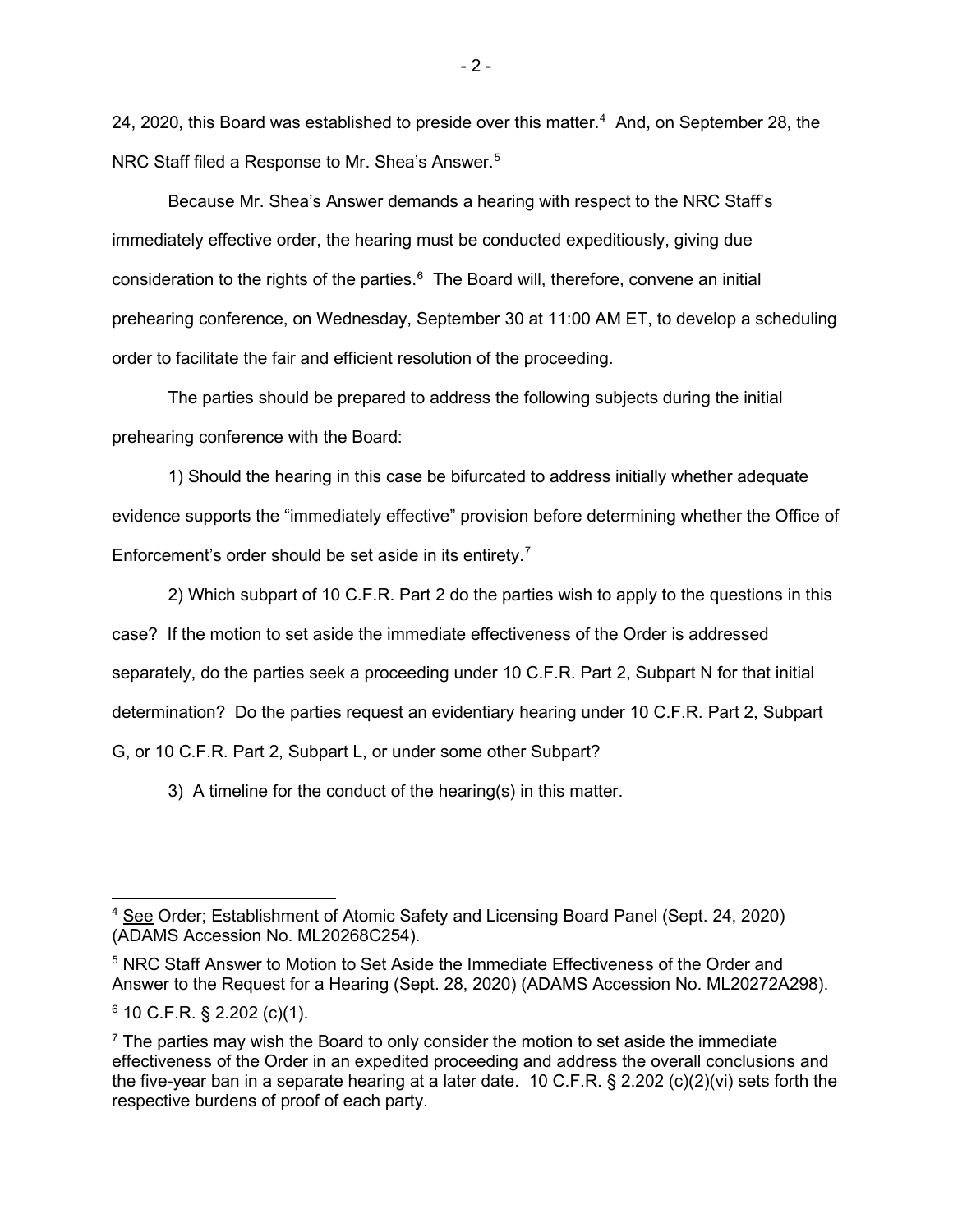4) Is there is any necessity for discovery and, if so, how much time is required for any such discovery?

5) Whether any party expects to assert a privilege or protected status for any information or documents in this proceeding and, if so, whether a protective order and/or a nondisclosure agreement is necessary or appropriate.

6) Where and by what means should the evidentiary hearing(s) be conducted?

The Board's law clerk will contact the parties to determine whether this initial prehearing will be by video conference call or by telephone conference call and will make the necessary logistical arrangements. Listen-only telephone access will also be made available for members of the public and the press. Interested persons may contact the Board's law clerk, Stephanie Fishman, at [Stephanie.Fishman@nrc.gov,](mailto:Stephanie.Fishman@nrc.gov) for the necessary access information.

Before the initial prehearing conference call, the parties shall confer in good faith to reach agreement on the foregoing issues, if practicable.

It is so ORDERED.

# FOR THE ATOMIC SAFETY AND LICENSING BOARD */RA/*

 $\mathcal{L}_\text{max}$  , which is a set of the set of the set of the set of the set of the set of the set of the set of the set of the set of the set of the set of the set of the set of the set of the set of the set of the set of William J. Froehlich, Chairman ADMINISTRATIVE JUDGE

Rockville, Maryland September 29, 2020